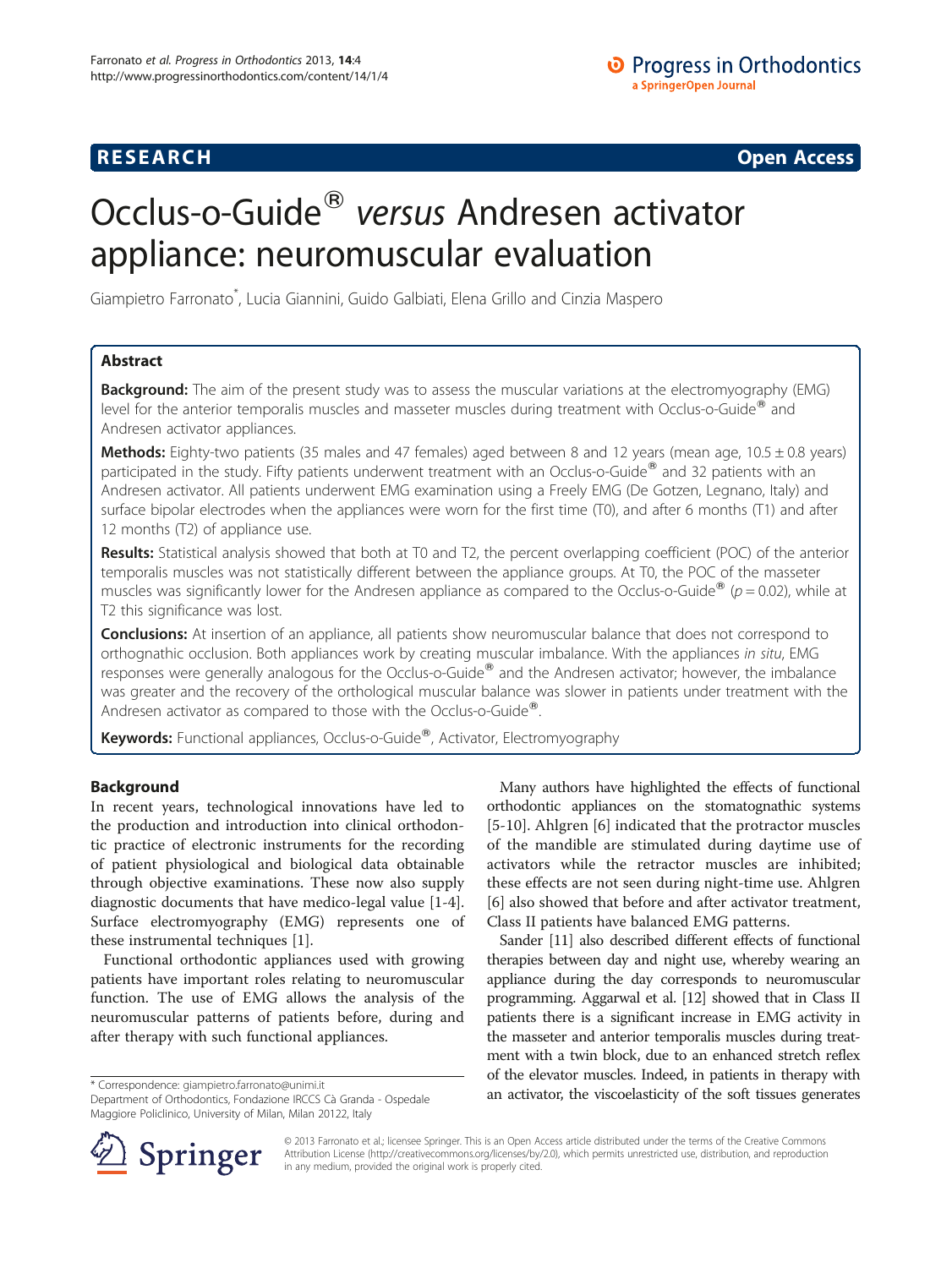a passive tension that has a more important role than the phasic stretch reflex during orthopaedic therapy with activators [\[13\]](#page-4-0). Yuen et al. [\[14\]](#page-4-0) also showed that the effects of an activator on the neuromuscular system are due to the downward shifts of the mandible, which change the fibre lengths of the muscles.

At the beginning of treatment with an activator, Uner et al. [\[15\]](#page-4-0) showed evidence for an increase in the activities of the masseter and temporalis muscles in the rest position and a decrease in the maximum biting force. At the end of the treatment, the activities of both muscles had decreased in the rest position. Both changes were recorded during EMG only with the activator positioned in the mouth of the patients; no changes were seen without the activator in position.

The present study illustrates the clinical applications of EMG in orthodontics and emphasises how the use of this diagnostic method allows basic information to be obtained with respect to the functional needs for malocclusion correction. Furthermore, results obtained from an EMG study in patients under treatment with functional appliances are also shown, relating to the use of an Occlus-o-Guide<sup>®</sup> (Ortho-Tain 950 Green Bay Road Winnetka, IL 60093) and an Andresen activator (Figures 1 and 2, respectively). The aim of the present study was, therefore, to assess the muscular variations at the EMG level for the anterior temporalis muscles and masseter muscles during treatment with Occlus-o-Guide<sup>®</sup> and Andresen activator appliances.

### Methods

Eighty-two patients (35 males and 47 females) aged between 8 and 12 years (mean age,  $10.5 \pm 0.8$  years) participated in the present study. Fifty patients underwent treatment with an Occlus-o-Guide $^{\circledR}$  and 32 patients with an Andresen activator.

The selection criteria for patient participation were as follows:

- (a) Skeletal and dental Class II malocclusion (divisions 1 and 2).
- (b)Skeletal and dental deep bite.
- (c)Carpal growth index in period IV [\[4](#page-4-0)], pubertal spurt.



Figure 1 Intraoral frontal view of a patient wearing an Occlus-o-Guide<sup>®</sup> appliance.

Figure 2 Intraoral frontal view of a patient wearing an

Andresen activator.

(d)No temporomandibular joint disorders. (e)Absence of periodontal disease.

Initial impressions were taken from all of the patients, and cephalometric tracings were performed. All of the cephalometric tracings were carried out by the same operator (C.M.) to minimise measurement errors. The selected sample turned out to be homogeneous for skeletal age (timing) and malocclusion. All patients during the pubertal growth spurt were asked to give maximum cooperation.

All of the patients for treatment with the Occlus-o-Guide $^{\circledR}$  received either a G-type or N-type appliance, according to their dentition phase. G-type appliances are indicated for malocclusions in the mixed dentition, and they guide posterior teeth eruption into a Class I relationship. N-type appliances are indicated in permanent dentition, where the design prevents overbite relapse while at the same time advancing the mandible. The patients were instructed to use the devices by gradually increasing the application period up to 2 to 4 h during the day, plus all night.

An Andresen-type appliance was constructed for each candidate for treatment with an activator, using construction wax taken in an incisor edge-to-edge position or otherwise within the maximum protrusion of the patient. Resin capping was applied to the activator on the labial side of both the upper and lower front teeth to reduce the vestibular inclination effect that has been documented in the literature [[16](#page-4-0)].

All of the patients underwent EMG examination using a Freely EMG (De Gotzen, Legnano, Italy) and surface bipolar electrodes. All of the EMG examinations were carried out by the same operator (L.G.) to minimise measurement errors. For every patient, three datapoints were included: when the appliances were worn for the first time (T0), and after 6 months (T1) and 12 months (T2) of appliance use. The patients were asked to repeat every exercise three times for every datapoint, with the mean used. A total of 1,530 tests were carried out.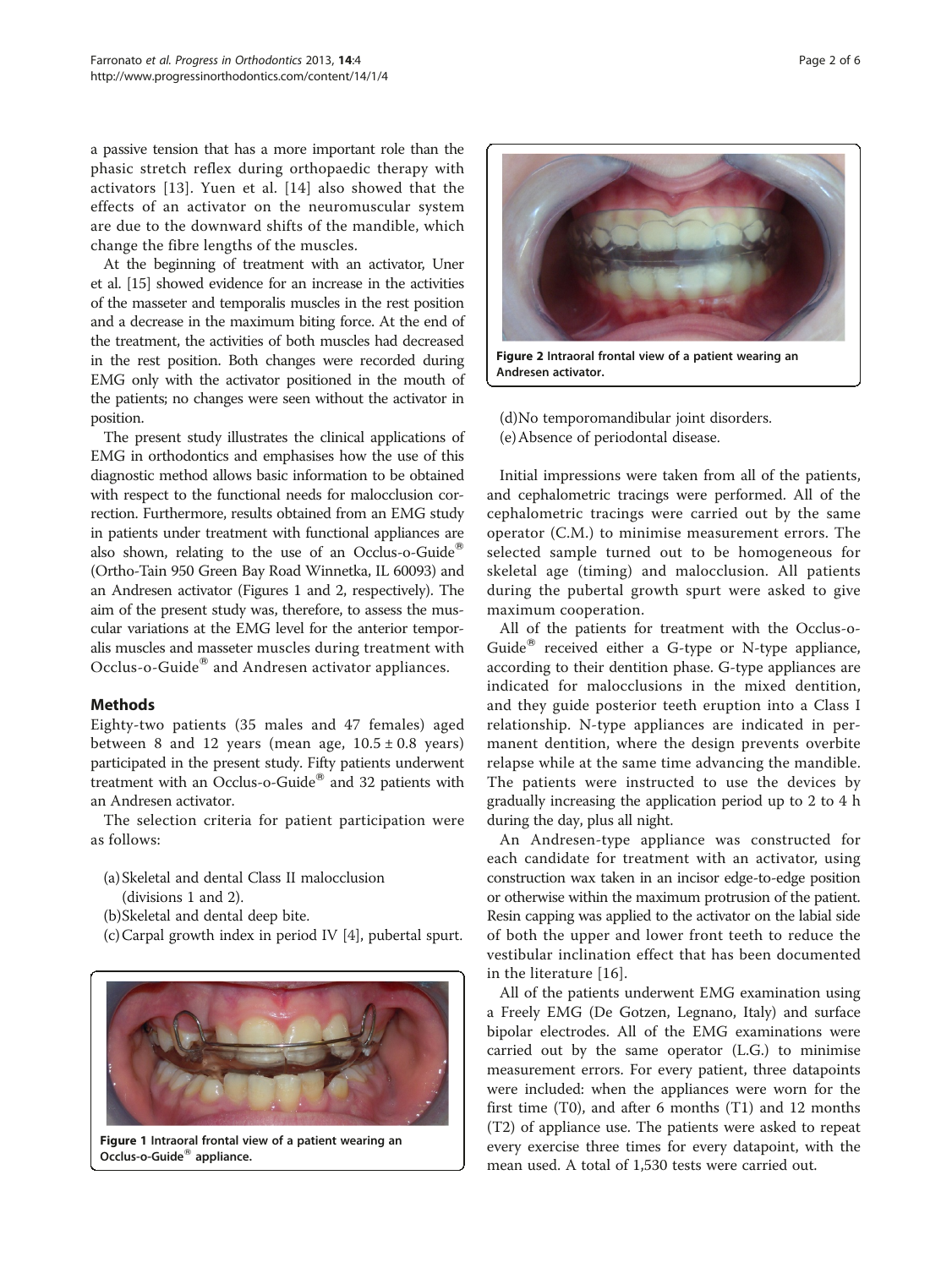During each data acquisition, the patient carried out the tests provided for the EMG protocol as detailed by the Laboratory of Functional Anatomy of the Stomatognathic System (Laboratorio di Anatomia Funzionale dell'Apparato Stomatognatico): cotton, clench, clench-rest and tap tests. Subsequently, the patients were asked to wear the appliance and to exert maximum voluntary contraction on the appliance for 5 s, without making the head shake or the face wrinkle so as not to affect the test results.

The EMG data analysed included the percent overlapping coefficient (POC) of the anterior temporalis muscle (POC-ATM) and the masseter muscle (POC-MM), and the clench measures as percentages of muscular contraction of the right/left anterior temporalis muscles (%RATM/ %LATM) and of the right/left masseter muscles (%RMM/ %LMM). These were all calculated from the values obtained with clenching on the teeth divided by those obtained with clenching on cotton rolls, expressed as percentages. The distributions of the clinical variables between the two groups at each data collection point were compared using the Mann–Whitney test. Statistical analyses were performed with Stata 11 (StataCorp LP, College Station, TX, USA). All the patients signed an informed consent to partecipate at the study. No ethical approval was necessary because actually the electromyographic tests were requested to complete the diagnostic process.

### Results

Without the appliances in place, the indices for the POC-ATM and the POC-MM always showed values ≥85% in the clench tests for all of the datapoint acquisitions in the EMG tests (Table 1). In contrast, with the appliances in situ, these values were increased from 79% to 86%, with the POCs for both appliances tending to increase during the treatment, from T0 to T2.

When the patients were not wearing the appliances, the muscular contractions in the clench tests were constantly >100% (Table 1), while when they were wearing the appliances, these values were lower (Table [2](#page-3-0)). These values also showed their maximum inhibition on delivery (T0) and gradually recovered during the treatments.

The neuromuscular imbalance caused by the use of the Andresen appliance was greater when compared to that of the Occlus-o-Guide® because with the appliances in place, in all of the data acquisitions, the POC-ATM and POC-MM were always lower for the Andresen appliance (although not necessarily statistically significant). Statistical analysis showed that both at T0 and T2, the POC-ATM index was not statistically different between the appliance groups (Table [2](#page-3-0),  $p = 0.25$ ,  $p = 0.09$ , respectively). At T0, the POC-MM was significantly lower for the Andresen appliance as compared to the Occlus-o-Guide<sup>®</sup> (Table [2](#page-3-0),  $p = 0.02$ ), while at T2 this significance was lost (Table [2](#page-3-0),  $p = 0.11$ ). The left temporal index (%LATM) was

| Page 3 of 6 |  |  |  |
|-------------|--|--|--|
|-------------|--|--|--|

#### Table 1 EMG clench measures while not wearing the appliances

| <b>EMG</b> measure | Appliance used              | <b>EMG</b> examination datapoint |              |                |
|--------------------|-----------------------------|----------------------------------|--------------|----------------|
| without appliances |                             | T <sub>0</sub>                   | T1           | T <sub>2</sub> |
| POC-ATM (%)        | Occlus-o-Guide®             | $87 + 5$                         | $87 + 3$     | $87 + 4$       |
|                    | Andresen activator          | $89 \pm 2$                       | $87 + 7$     | $88 \pm 5$     |
|                    | $\mathcal{D}$               | 0.16                             | 0.82         | 0.05           |
| POC-MM (%)         | Occlus-o-Guide <sup>®</sup> | $86 \pm 5$                       | $86 \pm 6$   | $88 \pm 4$     |
|                    | Andresen activator          | $88 \pm 3$                       | $85 \pm 6$   | $88 \pm 3$     |
|                    | р                           | 0.19                             | 0.68         | 0.88           |
| %RATM              | Occlus-o-Guide <sup>®</sup> | $112 \pm 27$                     | $105 \pm 22$ | $101 \pm 24$   |
|                    | Andresen activator          | $112 \pm 30$                     | $108 \pm 21$ | $108 \pm 28$   |
|                    | р                           | 0.85                             | 0.09         | 0.13           |
| %LATM              | Occlus-o-Guide <sup>®</sup> | $113 \pm 24$                     | $109 \pm 24$ | $107 \pm 22$   |
|                    | Andresen activator          | $112 \pm 25$                     | $116 \pm 23$ | $108 \pm 28$   |
|                    | р                           | 0.71                             | 0.18         | 0.90           |
| %RMM               | Occlus-o-Guide®             | $102 \pm 27$                     | $101 \pm 25$ | $102 \pm 18$   |
|                    | Andresen activator          | $111 \pm 34$                     | $112 \pm 24$ | $109 \pm 25$   |
|                    | р                           | 0.53                             | 0.01         | 0.15           |
| %LMM               | Occlus-o-Guide <sup>®</sup> | $105 \pm 27$                     | $104 \pm 30$ | $104 \pm 21$   |
|                    | Andresen activator          | $111 \pm 24$                     | $115 \pm 36$ | $109 \pm 30$   |
|                    | p                           | 0.30                             | 0.15         | 0.97           |

Data are means ± standard deviation. T0, first use; T1, after 6 months; T2, after 12 months; POC-ATM, percent overlapping coefficient of the anterior temporalis muscles; POC-MM, percent overlapping coefficient of the masseter muscles; %RATM, %LATM, %RMM, %LMM, clench percentages for each muscle; p, significance between appliances (Mann–Whitney test).

generally lower for the Andresen appliance, with this difference from the Occlus-o-Guide<sup>®</sup> reaching signifi-cance both at T1 and T2 (Table [2,](#page-3-0)  $p = 0.04$ ,  $p = 0.009$ , respectively); the right temporal index (%RATM) was only significantly smaller for the Andresen appliance at T2 as compared to the Occlus-o-Guide<sup>®</sup> (Table [2](#page-3-0),  $p = 0.001$ ). No statistically significant differences were found for the Andresen appliance with the right masseter index (%RMM) and left masseter index (%LMM) as compared to the Occlus-o-Guide<sup>®</sup>, except for the values at T0 (Table [2](#page-3-0),  $p = 0.001$ ,  $p = 0.005$ , respectively).

### **Discussion**

Mandibular growth can be influenced by a variety of functional orthodontic appliances because of the skeletal and neuromuscular adaptations that occur as a response to therapy [[14-24\]](#page-4-0).

For this reason, a lot of studies have investigated the muscle changes during such functional treatment [\[17-](#page-4-0)[32](#page-5-0)]. Hiyama et al. analysed neuromuscular adaptation to functional therapy through the use of needle EMGs [[17\]](#page-4-0). Indeed, functional orthodontic appliances have been used for decades to correct skeletal malocclusions. Clinicians have suggested that the changes associated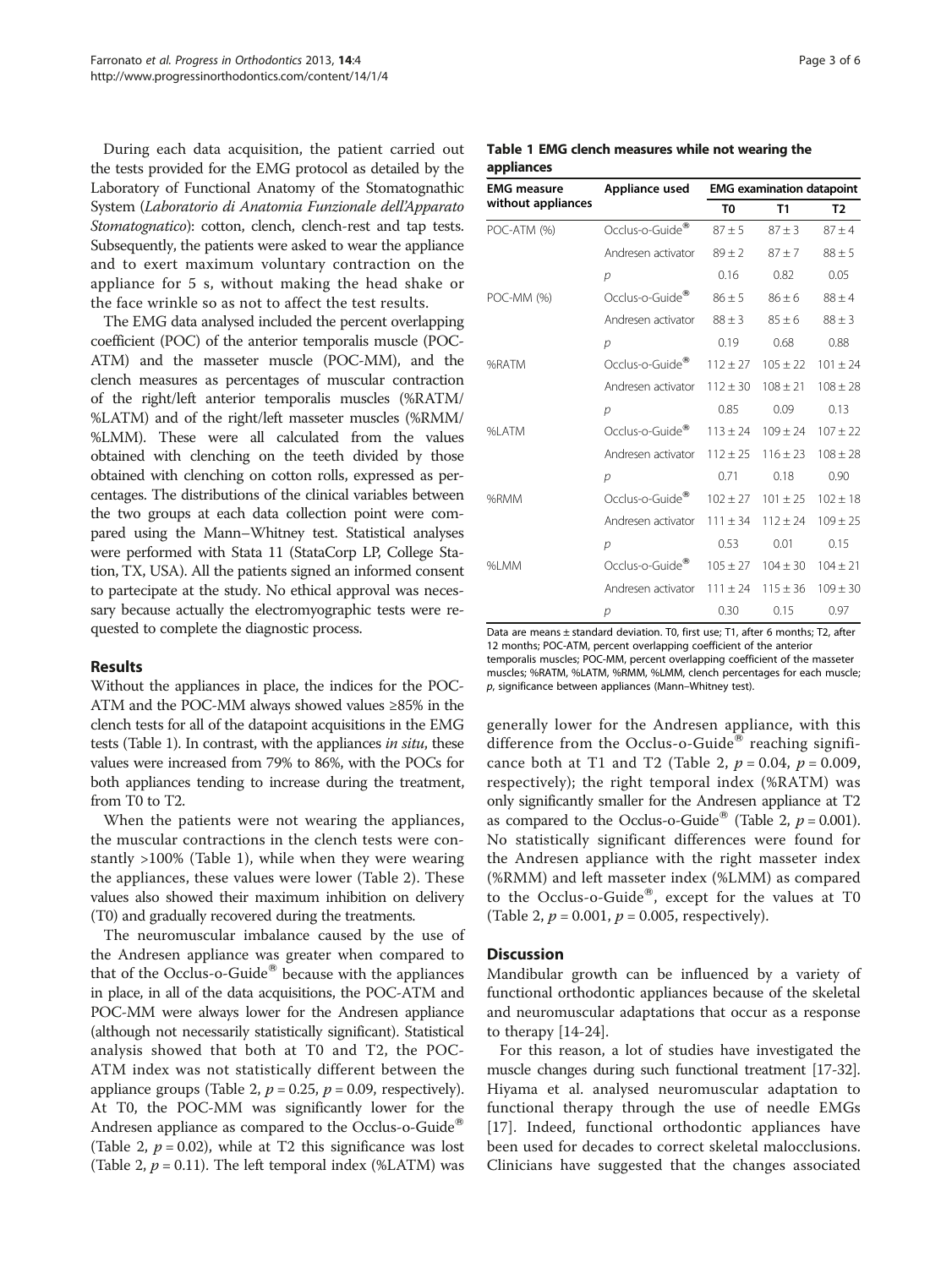<span id="page-3-0"></span>Table 2 EMG clench measures while wearing the appliances

| <b>EMG</b> measure<br>with appliance | Appliance used              | <b>EMG examination datapoint</b> |             |             |
|--------------------------------------|-----------------------------|----------------------------------|-------------|-------------|
|                                      |                             | T0                               | T1          | T2          |
| POC-ATM (%)                          | Occlus-o-Guide <sup>®</sup> | $79 \pm 13$                      | $82 + 7$    | $83 + 4$    |
|                                      | Andresen activator          | $73 + 17$                        | $81 + 10$   | $82 + 16$   |
|                                      | р                           | 0.25                             | 0.72        | 0.09        |
| POC-MM (%)                           | Occlus-o-Guide <sup>®</sup> | $84 \pm 8$                       | $85 + 7$    | $86 \pm 4$  |
|                                      | Andresen activator          | $80 \pm 8$                       | $84 \pm 6$  | $84 \pm 12$ |
|                                      | р                           | 0.02                             | 0.05        | 0.11        |
| %RATM                                | Occlus-o-Guide®             | $60 \pm 29$                      | $64 \pm 19$ | $68 \pm 23$ |
|                                      | Andresen activator          | $46 \pm 27$                      | $68 \pm 36$ | $88 \pm 37$ |
|                                      | $\mathcal{D}$               | 0.05                             | 0.96        | 0.001       |
| %LATM                                | Occlus-o-Guide <sup>®</sup> | $66 \pm 39$                      | $65 \pm 18$ | $71 \pm 26$ |
|                                      | Andresen activator          | $52 \pm 28$                      | $58 \pm 26$ | $86 \pm 24$ |
|                                      | $\mathcal{D}$               | 0.10                             | 0.04        | 0.009       |
| %RMM                                 | Occlus-o-Guide <sup>®</sup> | $87 \pm 36$                      | $89 \pm 26$ | $99 \pm 36$ |
|                                      | Andresen activator          | $60 \pm 30$                      | $90 \pm 32$ | $99 \pm 29$ |
|                                      | $\mathcal{D}$               | 0.001                            | 0.92        | 0.40        |
| %I MM                                | Occlus-o-Guide <sup>®</sup> | $85 \pm 43$                      | $88 \pm 24$ | $95 \pm 31$ |
|                                      | Andresen activator          | $60 \pm 30$                      | $87 + 29$   | $98 \pm 32$ |
|                                      | р                           | 0.005                            | 0.77        | 0.16        |

Data are means ± standard deviation. T0, first use; T1, after 6 months; T2, 12 after months; POC-ATM, percent overlapping coefficient of the anterior temporalis muscles; POC-MM, percent overlapping coefficient of the masseter muscles; %RATM, %LATM, %RMM, %LMM, clench percentages for each muscle; p, significance between appliances (Mann–Whitney test).

with functional appliances are due to the enhancement of muscular activity when dramatic skeletal and occlusal changes occur [[29](#page-5-0)]. This, in turn, can modify mandibular and maxillary growth while guiding the eruption of teeth into more acceptable relationships [[33](#page-5-0)]. However, it is still unclear how functional appliances influence the jaw muscles and mediate bony changes [[34-36\]](#page-5-0).

In the present study, without the appliances in place, for the patients under treatment with both the Occlus $o$ -Guide<sup>®</sup> and the Andresen appliance, the percentages of muscular contraction during the clench test for both the anterior temporalis muscles and the masseter muscles were >100% before and after the treatments. On the basis of what has been said, it can thus be deduced that these patients under treatment with both the Occlus-o-Guide<sup>®</sup> and the Andresen appliance should show neuromuscular balance benefit when carrying out the test of maximum voluntary clench on their teeth, over the period of the whole treatment. However, their condition worsened when the test was carried out with the appliances placed inside their mouths, with maximum inhibition at T0, but with a constant recovery through T1 to T2.

Compared with those with the Occlus-o-Guide $\mathcal{C}$ , the patients with the Andresen activator showed contraction values with the activators in place that were lower at T0.

This arises as the Andresen activator has a customised construction bite while the Occlus-o-Guide $^{\circledR}$  has a standard one. Thus, the neuromuscular imbalance caused by the activator is apparently greater due to this customised construction bite.

These results are in agreement with the study of Ahlgren [[6](#page-4-0)], who demonstrated that in Class II patients the protractor muscles are weak and hypotonic. In this study, Ahlgren [\[6\]](#page-4-0) analysed 20 Class II cases treated with activators, noting that (1) during daytime use of activators, the retractor muscles of the mandible are inhibited while the protractor muscles are stimulated, and no functional stimulation could be shown; (2) before and after the treatment, the Class II cases show a balanced EMG pattern during closure in the intercuspal position; and (3) a narrow maxillary arch should be expanded before treatment to make it easier for the lower arch to adapt itself to a protruded position. Ahlgren [[6](#page-4-0)] also found the same results in his studies of EMG responses during therapy with an activator. Of note, the much earlier study by Eschler [\[34\]](#page-5-0) found different results in Class II patients, where he reported that the activator stimulated the retractor muscles by the stretching reflex.

Regular evaluation of patients under orthodontic treatment from a neuromuscular point of view adds functional evaluation to clinical practice. Furthermore, it makes it possible to instrumentally obtain an evaluation of some parameters that would otherwise be difficult to evaluate, if not empirically. The role of the musculature in the diagnostic-therapeutic field is becoming more and more important, particularly as this is often the subject of medico-legal disputes.

It can be confirmed that the masticatory muscles respond positively to treatments with elastodontic appliances when they are used to bring the patient from compensatory balance to orthological balance. Indeed, during functional therapy, the elevator muscles undergo an elongation that is proportional to the amount of bite raising and mandibular protrusion [\[34](#page-5-0)]. When a muscle changes its length, the shape and amplitude of the motor unit change progressively [\[14](#page-4-0),[35\]](#page-5-0). Before structural adaptation to the masseter muscle, this lengthening takes place, and an increased activity would act to restore the original length reflexively. This adaptation of the muscular function takes place within a relatively short period, before compensatory morphological changes can occur [\[7](#page-4-0)].

An increase in the postural activity of the superior head of the lateral pterygoid muscle after the insertion of a functional appliance might be responsible for the increased condylar growth in young animals, as suggested by the lateral pterygoid muscle hypothesis. Increased jaw elevator muscle activity during swallowing is necessary to stabilise the lower jaw against the appliance [[26,27,36\]](#page-5-0). On the other hand, previous EMG investigations carried out in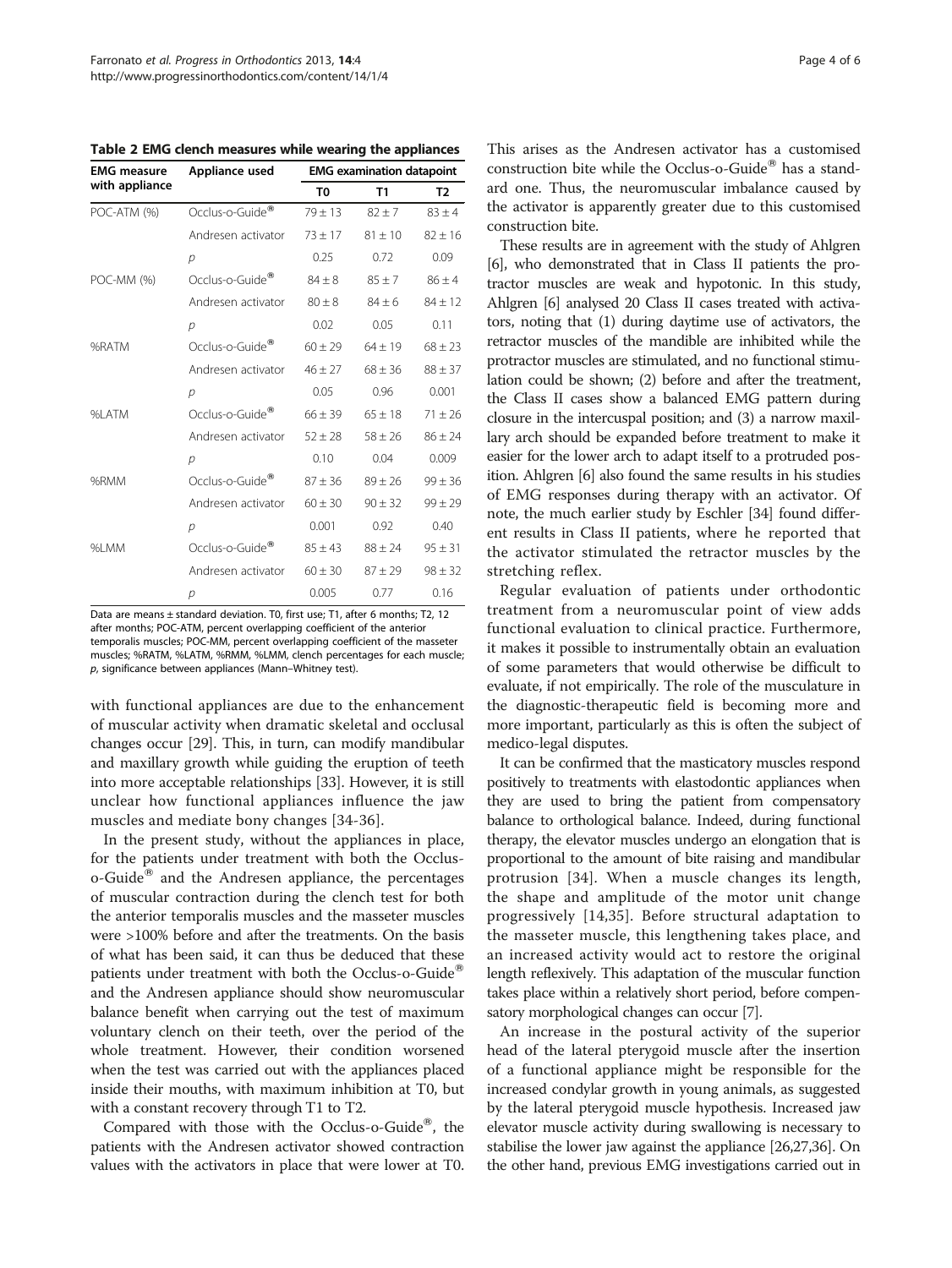<span id="page-4-0"></span>non-human primates have indicated that the application of jaw-protruding functional appliances promotes a decrease in the function of these muscles, instead of an increase [[37](#page-5-0)]. Sessle et al. [[37](#page-5-0)] monitored the activity of the masticatory muscles with chronically implanted EMG electrodes to determine whether such functional appliances produce a change in postural EMG activity of the muscles. They concluded that the insertion of two types of functional appliance to induce mandibular protrusion was associated with a decrease in the postural EMG activity of the superior and inferior heads of the lateral pterygoid, superficial masseter and anterior digastric muscles [\[37](#page-5-0)].

After insertion of an appliance into the mouth, this might also promote a change in swallowing patterns. After appliance insertion, different facultative muscles, such as the facial muscles, can contribute to swallowing, with a consequent decrease in the activity in the other muscles [[29,38-41](#page-5-0)].

## Conclusions

- 1. Upon insertion of an appliance (T0), all of the patients showed neuromuscular balance that did not correspond to orthognathic occlusion, both for those under treatment with the Occlus-o-Guide<sup>®</sup> and those under treatment with the Andresen activator.
- 2. Both appliances work by creating muscular imbalance, as documented by the variations in the EMG indices and the maximum imbalance recorded in the first 6 months of treatment.
- 3. With the appliances in situ, the EMG responses were basically analogous for the Occlus-o-Guide<sup>®</sup> and the Andresen activator. However, the imbalance was greater and the recovery of the orthological muscular balance was slower in patients under treatment with the Andresen activator as compared to those with the Occlus-o-Guide®.

The masticatory muscles (anterior temporalis and masseter muscles) respond positively to treatment with elastodontic appliances in the attempt to bring a patient from compensatory balance to orthological balance. We believe that a step forward in the future will be a compromise between these two appliances, which will need to combine the clinical applications of the Andresen activator with the resilience characteristics and the clinical applications of the eruption guide of the Occlus $o$ -Guide $^{\circledR}$ .

#### Competing interests

The authors declare that they have no competing interests.

#### Authors' contributions

All authors actively participated to all phases of the manuscript and in treating patients. All authors read and approved the final manuscript.

Received: 16 April 2013 Accepted: 16 April 2013 Published: 20 May 2013

#### References

- 1. Tartaglia GM, da Moreira Rodrigues SMA, Bottini S, Sforza C, Ferrario VF. Masticatory muscle activity during maximum voluntary clench in different research diagnostic criteria for temporomandibular disorders (RDC/TMD) groups. Man Ther. 2008; 13:434–40.
- 2. Mortellaro C, Rimondini L, Farronato G, Garagiola U, Varcellino V, Berrone M. Temporomandibular disorders due to improper surgical treatment of mandibular fracture: clinical report. J Craniofac Surg. 2006; 17:373–82.
- 3. Sforza C, Peretta R, Grandi G, Ferronato G, Ferrario VF. Soft tissue facial planes and masticatory muscle function in skeletal class III patients before and after orthognathic surgery treatment. J Oral Maxillofac Surg. 2008; 66:691–8.
- 4. Farronato G, Giannini L, Galbiati G, Sesso G, Maspero C. Orthodonticsurgical treatment: neuromuscular evaluation in skeletal Class II and Class III patients. Prog Orthod. 2012;13(3):226-36.
- 5. Pancherz H, Anehus M. Masticatory function after activator treatment. An analysis of masticatory efficiency, occlusal contact conditions and EMG activity. Acta Odontol Scand. 1978; 36:309–16.
- 6. Ahlgren J. Early and late electromyographic response to treatment with activators. Am J Orthod. 1978; 74:88–93.
- 7. Carels C, van Steenberghe D. Changes in neuromuscular reflexes in the masseter muscles during functional jaw orthopedic treatment in children. Am J Orthod Dentofacial Orthop. 1986; 90:410–9.
- 8. Palmieri A, Zollino I, Clauser L, Lucchese A, Girardi A, Farinella F, Carinci F. Biological effect of resorbable plates on normal osteoblasts and osteoblasts derived from Pfeiffer syndrome. J Craniofac Surg. 2011; 22(3):860-3.
- 9. Lucchese A, Carinci F, Brunelli F. Skeletal effects induced by twin block in therapy of class II malocclusion. Eur J Inflamm. 2012; 10(S1):83-6.
- 10. Farronato G, Giannini L, Galbiati G, Maspero C: Sagittal and vertical effects of rapid maxillary expansion in Class I, II, and III occlusions. Angle Orthod 2011; 81(2):298–303.
- 11. Sander FG. Functional processes when wearing the SII appliance during the day. J Orofac Orthop. 2001; 62:264–74.
- 12. Aggarwal P, Kharbanda OP, Mathur R, Duggal R, Parkash H. Muscle response to the twin-block appliance: an electromyographic study of the masseter and anterior temporal muscles. Am J Orthod Dentofacial Orthop. 1999; 116:405–14.
- 13. Noro T, Tanne K, Sakuda M. Orthodontic forces exerted by activators with varying construction bite heights. Am J Orthod Dentofacial Orthop. 1994; 105:169–79.
- 14. Yuen SW, Hwang JC, Poon PW. Changes in power spectrum of electromyograms of masseter and anterior temporal muscles during functional appliance therapy in children. Am J Orthod Dentofacial Orthop. 1990; 97:301–7.
- 15. Uner O, Darendeliler N, Bilir E. Effects of an activator on the masseter and anterior temporal muscle activities in Class II malocclusions. J Clin Pediatr Dent. 1999; 23:327–32.
- 16. Farronato G, Giannini L, Galbiati G, Maspero C. Long term results of open reduction management of condylar fracture: a 20 years follow-up. Case report. Minerva Stomatol. 2012 Oct; 61(10):457-65.
- 17. Hiyama S, Ono PT, Ishiwata Y, Kuroda T, McNamara JA Jr. Neuromuscular and skeletal adaptations following mandibular forward positioning induced by the Herbst appliance. Angle Orthod. 2000; 70:442–53.
- 18. Graber TM, Neumann B. Functional orthopedics its concept and transition. In: Graber TM, Neumann B, editors. Removable Orthodontic Appliances. Tokyo: Ishiyaku; 1984: p. 103–17.
- 19. Neumann B. Removable appliances. In: Graber TM, editor. Current Orthodontic Concepts and Techniques. Philadelphia: WB Saunders; 1969: p. 817–74.
- 20. Field HW. Treatment of skeletal problems in preadolescent children. In: Proffit WR, editor. Contemporary Orthodontics. St. Louis: CV Mosby; 1986: p. 357.
- 21. Andresen V. The Norwegian system of functional gnatho-orthopedics. Acta Gnathol. 1936; 1:5–36.
- 22. Frankel R. The treatment of Class II, division 1 malocclusion with functional correctors. Am J Orthod. 1969; 55:265–75.
- Pancherz H. Treatment of class II malocclusions by jumping the bite with the Herbst appliance. Am J Orthod. 1979; 76:423-42.
- 24. Pancherz H. The mechanism of class II correction in Herbst appliance treatment - a cephalometric investigation. Am J Orthod. 1982; 82:104–13.